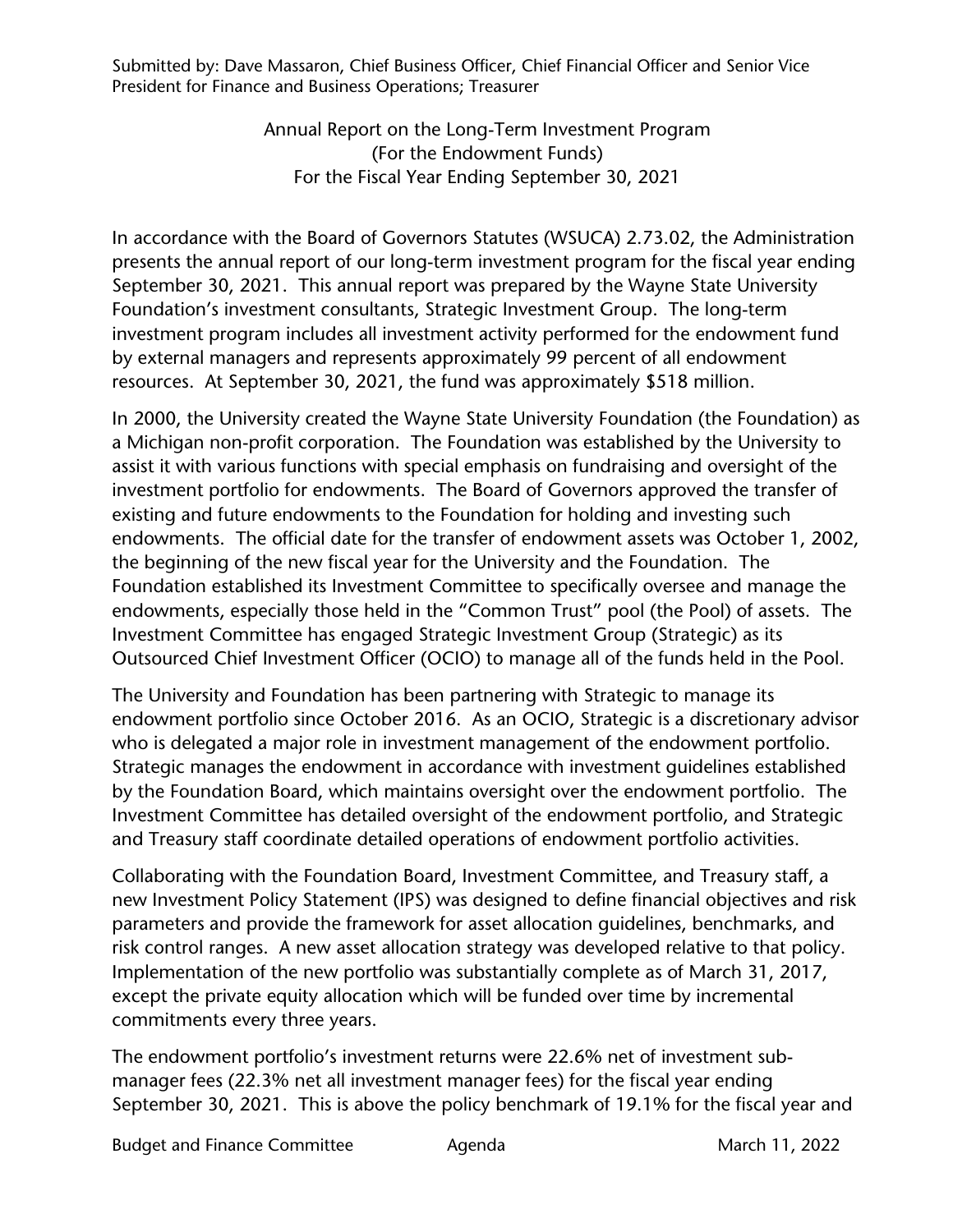Submitted by: Dave Massaron, Chief Business Officer, Chief Financial Officer and Senior Vice President for Finance and Business Operations; Treasurer

ranks in the 22<sup>nd</sup> percentile of the Wilshire TUCS peer universe of endowments. The Wilshire TUCS peer universe consists of non-profit plans of \$100 million to \$1 billion.

Absolute and relative investment returns were exceptionally strong in fiscal year 2021. The equity portfolio returned 33.2%, 4.7% ahead of the benchmark. Stock markets were supported by expansionary economic policies, ample liquidity, and the expectation of a continued global economic rebound. Alternative assets had a positive impact on performance. Strong private equity returns reflected, among other factors, strong venture capital results. Hedge funds benefited from their ability to respond swiftly to COVIDrelated capital market dislocations and opportunities. Real assets had a strong year with a solid rebound of real estate, surging commodity prices, and strong TIPS performance. Fixed income returns benefited from strong corporate bond returns and low exposure to interest rate risk.

The following additional information is attached:

- Performance Summary
- Performance and Investment Committee Members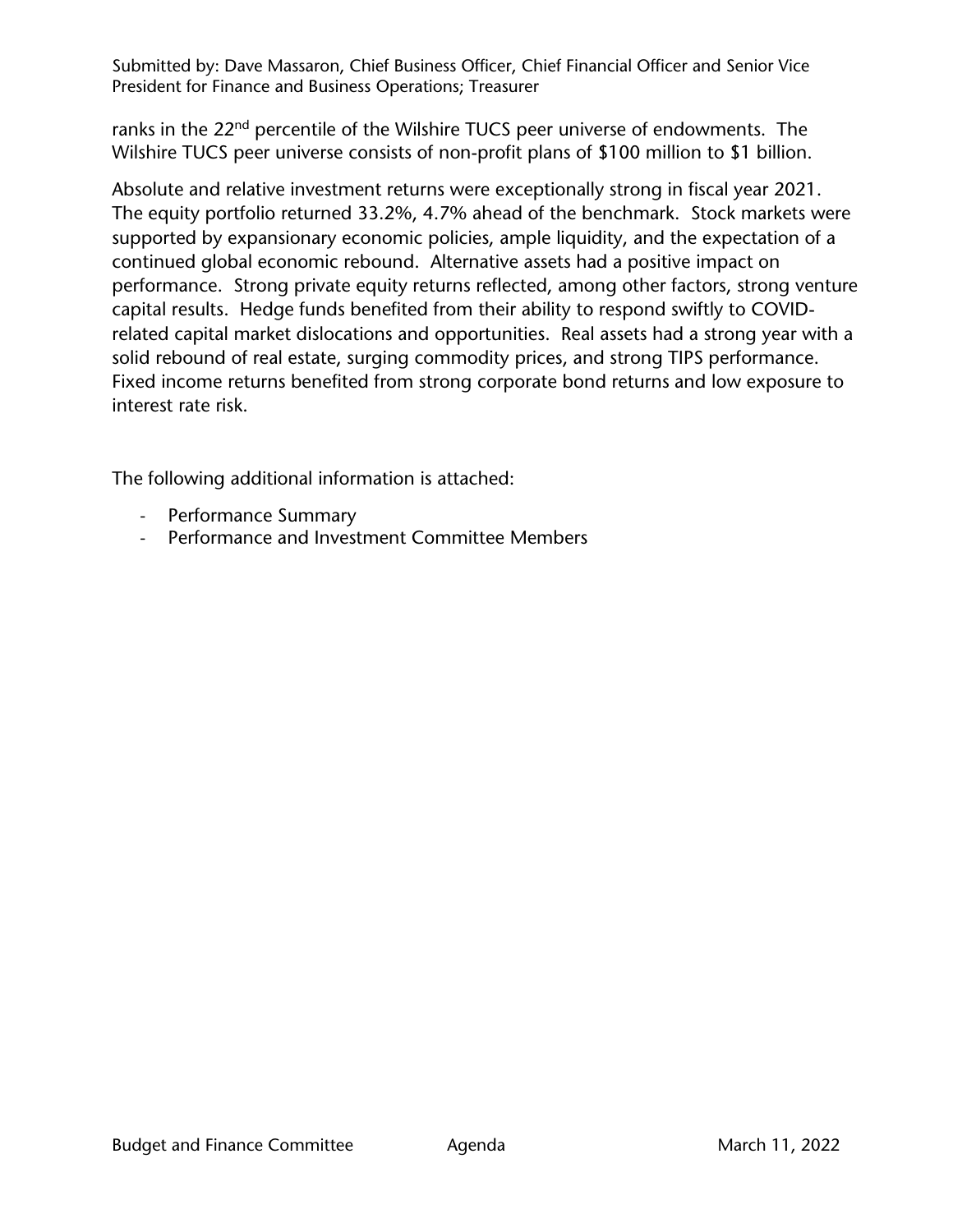## Investment Committee Members

Ms. Susan E. Burns Vice President, Development and Alumni Affairs, Wayne State University President Wayne State University Foundation

Mr. David Massaron Vice President, Finance & Business Operations & Treasurer, Wayne State University

Ms. Elizabeth Goldsberry (Chair) Director Investment Risk and Operations, The Kresge Foundation

Ms. Denise J. Lewis Partner, Honigman, Miller, Schwartz and Cohn LLP

Mr. David Meador Vice Chairman and Chief Administrative Officer, DTE Energy

Mr. Dennis J. Mooradian Retired President, CEO and Chairman, HighMark Capital Management, Inc.



As of September 30, 2021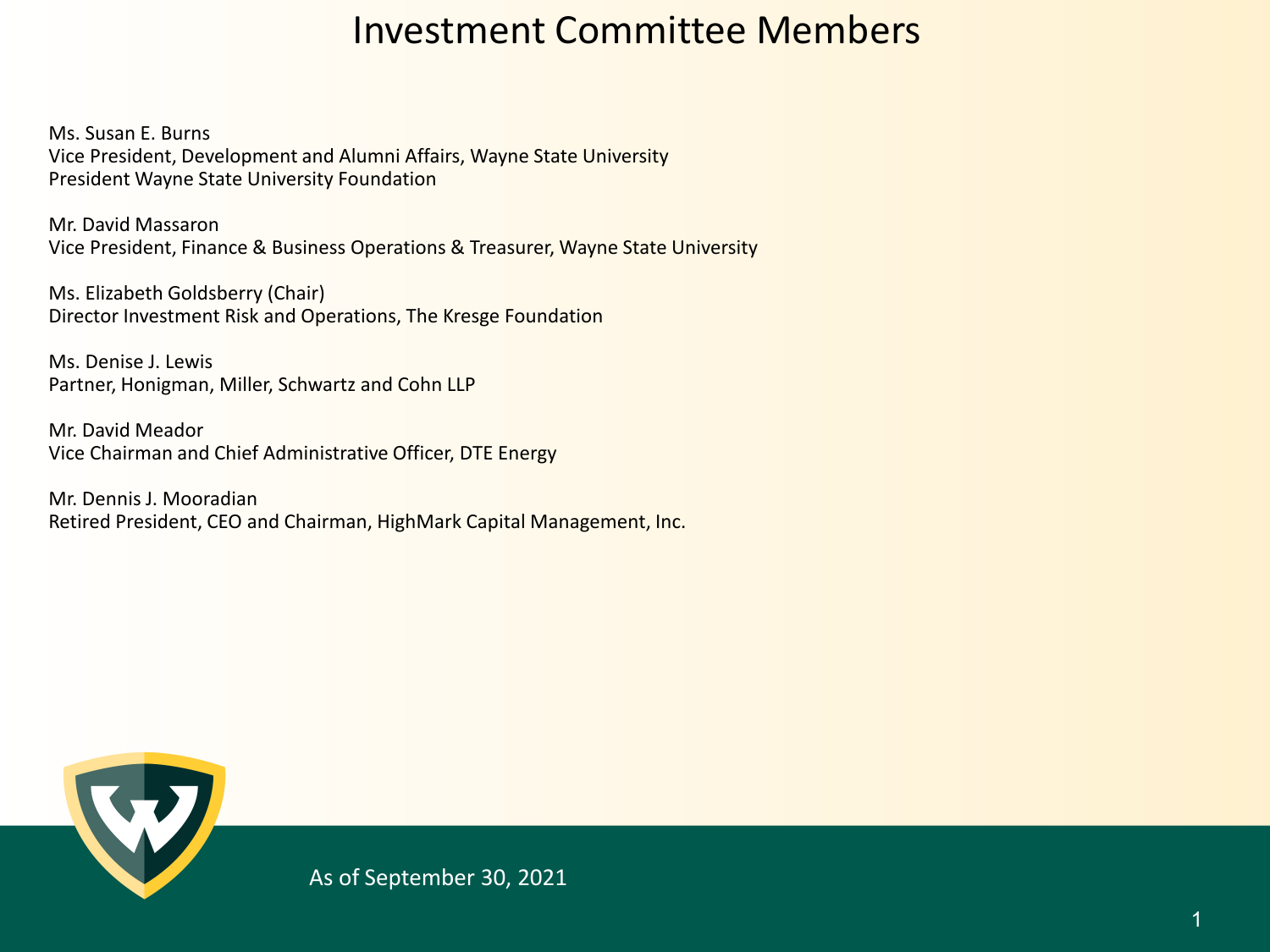## The Foundation's Endowment Portfolio continues to grow and provide funds to support the University's Mission

Performance



Total Investments

Policy inception date for portfolio transition to Strategic complete: March 31, 2017 Performance net of investment sub-manager fees. Returns net of all investment fees: 1 year: 22.3% and 3 year: 9.9% Based on SIG Performance Report